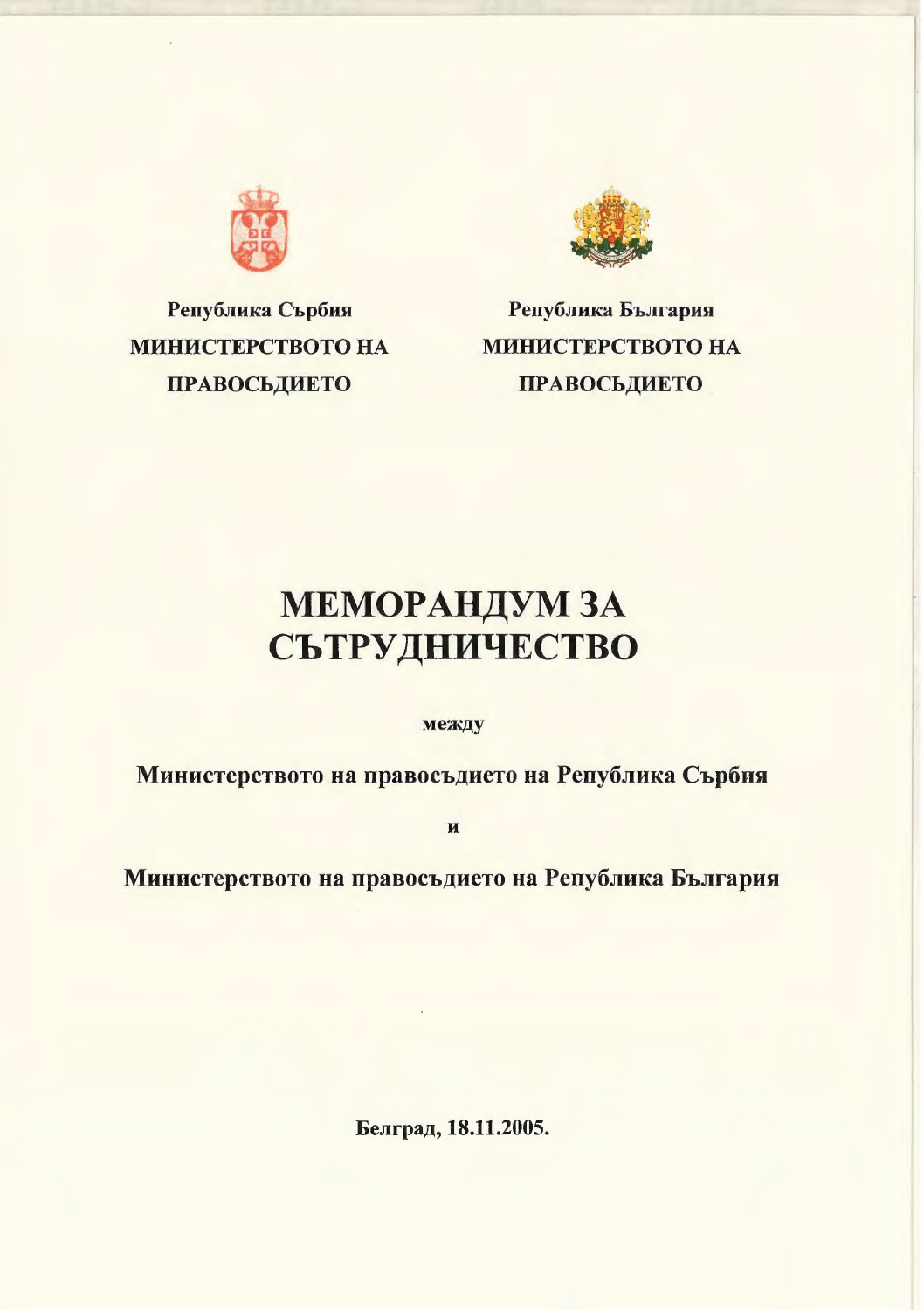Република правосъдието Сърбия Министерството на  $\overline{M}$ Министерството на правосъдието на Република България (наричани подолу Страни),

Като отчитат значението на международното сътрудничество и хармонизиране голямата необходимост or на националното законодателство с международните и европейски стандарти,

В желанието си да допринесат за регионалното сътрудничество като развиват отношенията между двете министерства,

Като потвърждават решимостта си да съдействат конструктивно и съществено за евроинтеграционния процес и развитието на двустранните отношения,

Се споразумяха за следното:

## Член 1

## Цели

Страните по Меморандума ще си сътрудничат по въпроси в тяхната компетенция, включително всеобхватна и значителна обмяна на опит и практики, с цел:

> Хармонизиране на националното законодателство a.  $\mathbf{C}$ международните и европейски стандарти,

б. Модернизиране на съдебната система

в. Квалификация и обучение персонала на Министерството на правосъдието,

г. Сътрудничество при изпълнението на наказателни санкции,

д. Сътрудничество в борбата срещу организираната престъпност, трафика на хора и наркотици, прането на пари, корупцията и тероризма.

Страните по Меморандума са съгласни да поощряват политиката и тенденциите за европейска интеграция в техните споразумения за сътрудничество.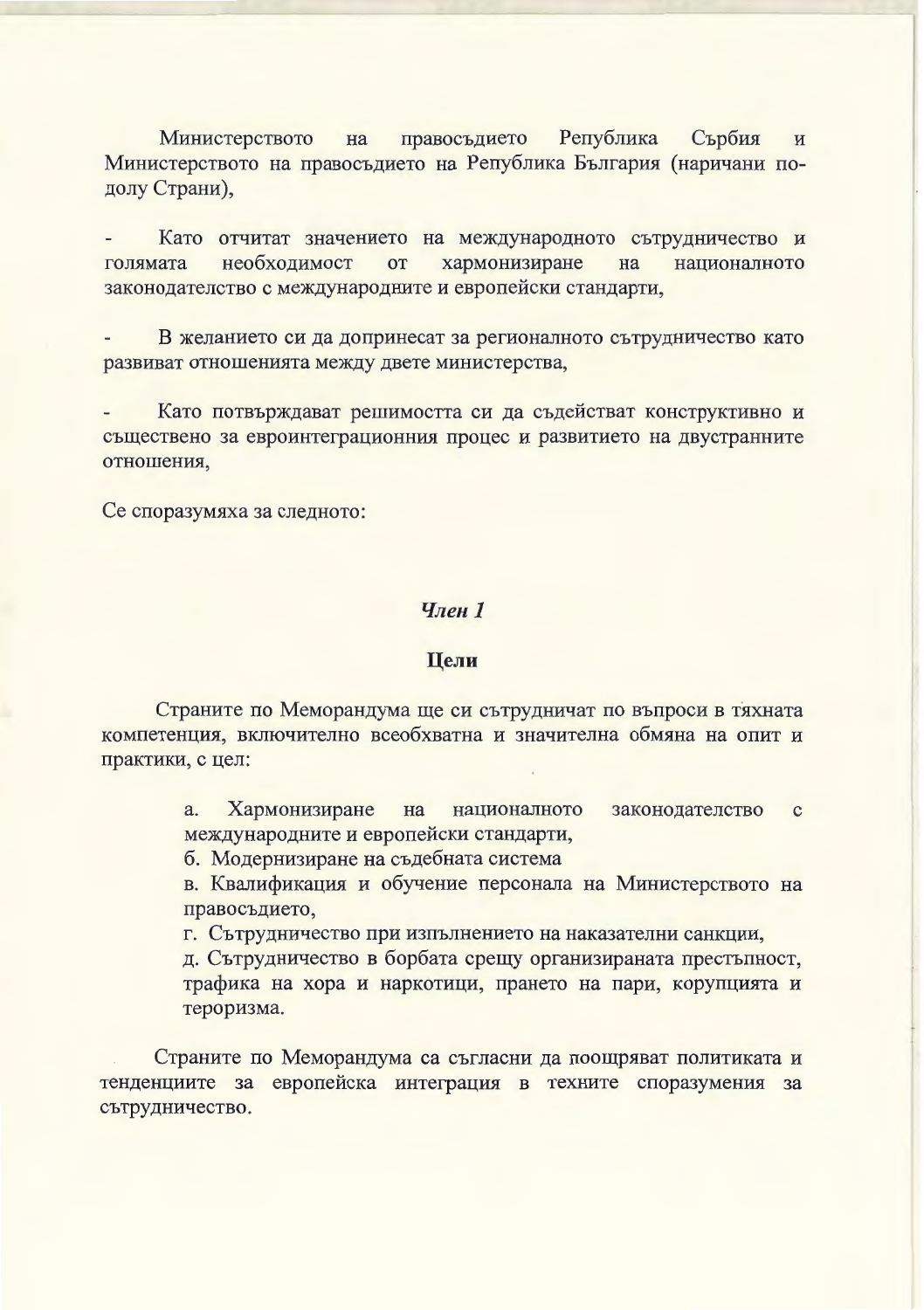## **Член 2**

## Сътрудничество при хармонизиране на законодателството

Страните ще си предоставят взаимна помощ при хармонизиране на законодателството с международните и европейски стандарти.

Сътрудничеството в тази област включва обмен на информация за законодателството, което е в компетенциите на Страните.

# $q_{\text{R}eh}$  3

## Сътрудничество за модернизиране на съдебната система

Страните ще си сътрудничат за въвеждане на международните и европейски стандарти при законодателното уреждане на модернизирането на всички звена на съдебната система, при прилагане принципите водещи към независима съдебна власт.

## $q_{neh}$  4

# Квалификация и обучение на персонала на Министерството на правосъдието

Страните ще поставят специален акцент върху обмяната на опит, за висококачествено образование обучение  $\overline{M}$ да осигурят на административния персонал на Страните.

## Член 5

#### Сътрудничество при изпълнението на наказателните санкции

възпитателни Отделът  $3a$ изпълнение на санкции КЪМ правосъдието Република Сърбия Министерството на на  $\mathbf{M}$ Администрацията на местата за лишаване от свобода към Министерството на правосъдието на Република България ще съсредоточат усилията си върху сътрудничество в реформата и модернизирането на изпълнението на наказанията, наложени от съдилищата с влезли в сила присъди в съответствие с международните и европейски стандарти.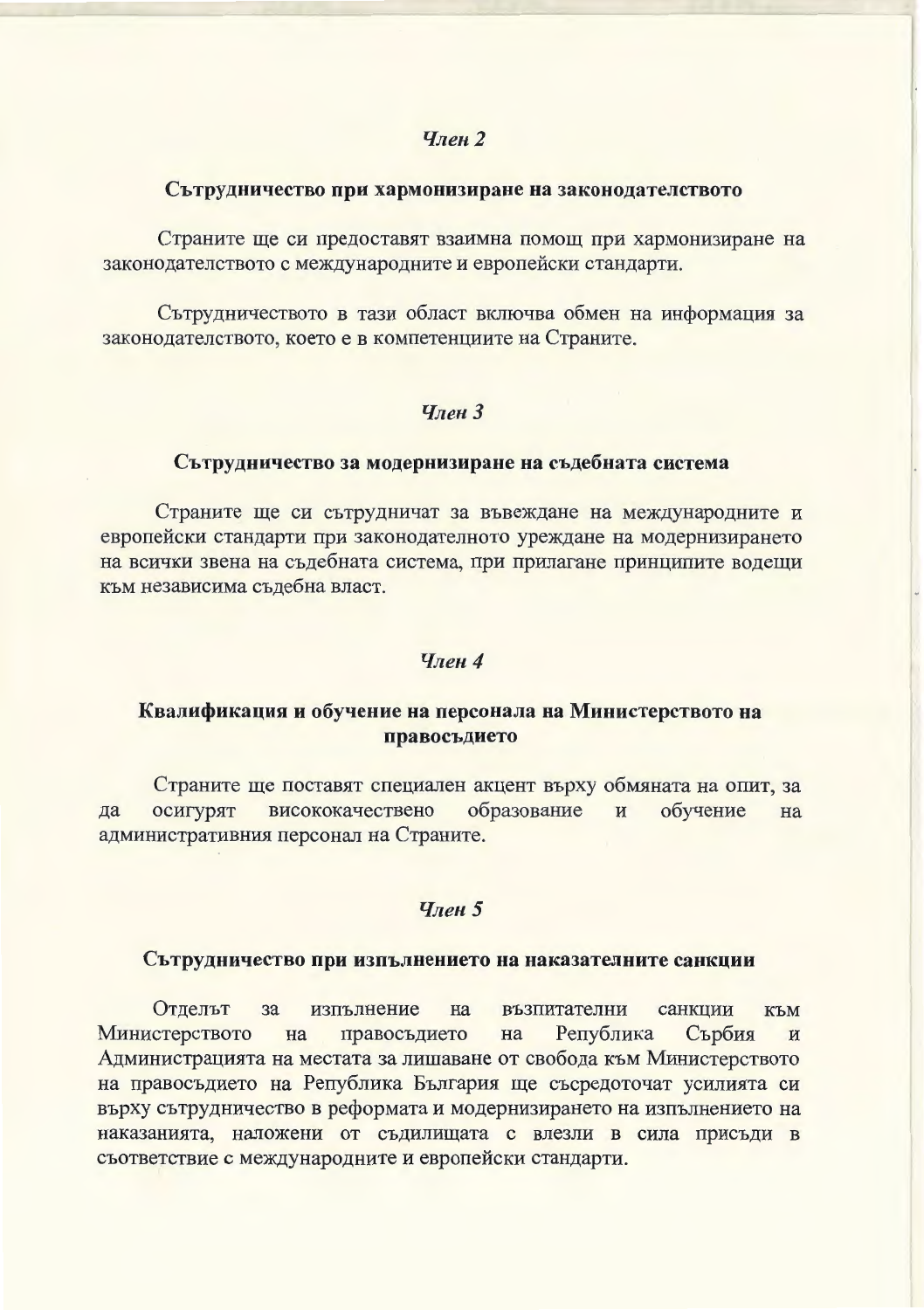## Член б

# Сътрудничество в борбата срещу организираната престъпност, трафика на хора и наркотици, прането на пари, корупцията и други свързани с тях закононарушения

Страните ще действат в съответствие със своите компетенции за укрепване на сътрудничеството в борбата срещу организираната престъпност, трафика на хора и наркотици, прането на пари, корупцията, тероризма и други престъпления, които представляват все по-голяма заплаха за обществото и чието премахване е от особен интерес за международната общност.

## Член 7

#### Защита на свидетели

Сътрудничеството в областта на защитата на свидетели ще бъде установено с друго споразумение.

## Член 8

#### Разходи

При липса на други договорености, разходите за посещенията се разпределят както следва: приемащата страна поема разходите по престоя и транспортните разходи на нейна територия, а изпращащата страна поема транспортните разходи до и от приемащата страна.

#### Член 9

#### Изменения

Страните могат да изменят този Меморандум по взаимно съгласие в писмена форма.